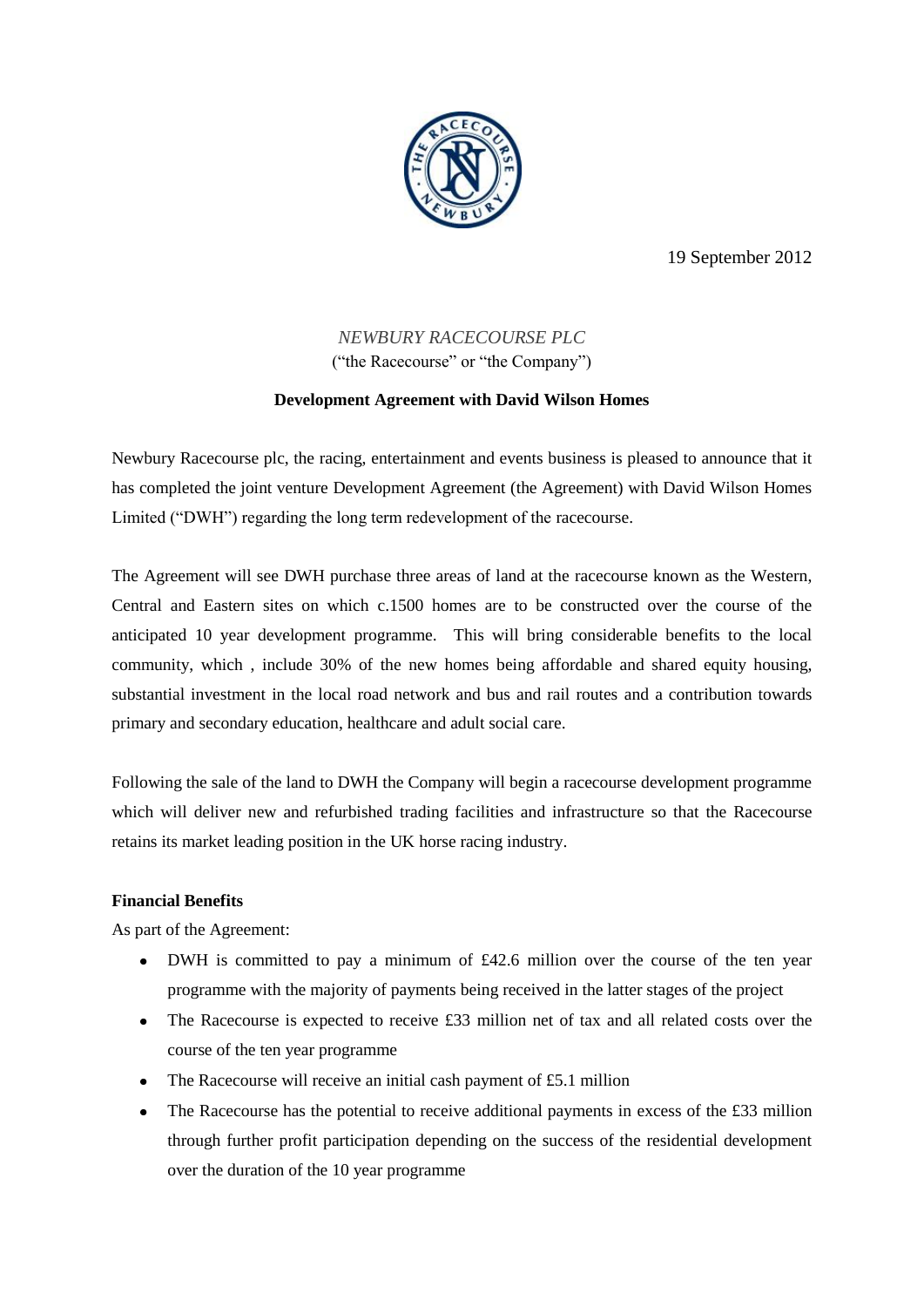### **Newbury Racecourse Customer Benefits Funded by DWH**

- $\bullet$ A new bridge to access the residential sites will be constructed which will provide enhanced access to the racecourse
- New parking facilities for visitors and enhanced road infrastructure
- A new multifunctional facility which will provide stable staff accommodation
- Refurbished stables
- A new nursery which will replace the existing building, providing a high quality facility for the local community

### **Racecourse Refurbishment and Development**

In order to ensure that the Company achieves its stated long term strategy of developing the Racecourse as a profitable, leading racecourse, entertainment and events business with racing at its core, the Board is reviewing a number of options to refurbish the grandstands and associated visitor areas. The Board is engaging with funding providers so that these works could, if appropriate, be undertaken in advance of property receipts from DWH. Works under consideration include:

- Refurbishment of the Berkshire stand to improve its facilities for racegoers
- A new weighing room providing a backdrop to the paddock thereby providing more retail space within the Berkshire stand
- A new paddock, pre-parade ring and landscaping around the grandstands to create a greener and more attractive environment with enhanced viewing for both racing and year round events
- Improved facilities for owners, trainers and members
- New offices and entrances to the racecourse to facilitate the new parking arrangements and to create an improved arrival experience

These potential enhancement works at the racecourse remain under review. It is estimated that, in their entirety, the cost of such works to be paid for by the Company would be up to £12 million.

The Board is exploring options to work with external partners to deliver the proposed hotel and the development of the golf facilities at the racecourse.

### **Timetable and Local Employment**

It is anticipated that the planned DWH infrastructure works will start in 2012, with housing sales from mid 2013. Subject to finance and the Board finalising its plans, a significant proportion of the racecourse enhancement works would take place in 2014 and 2015.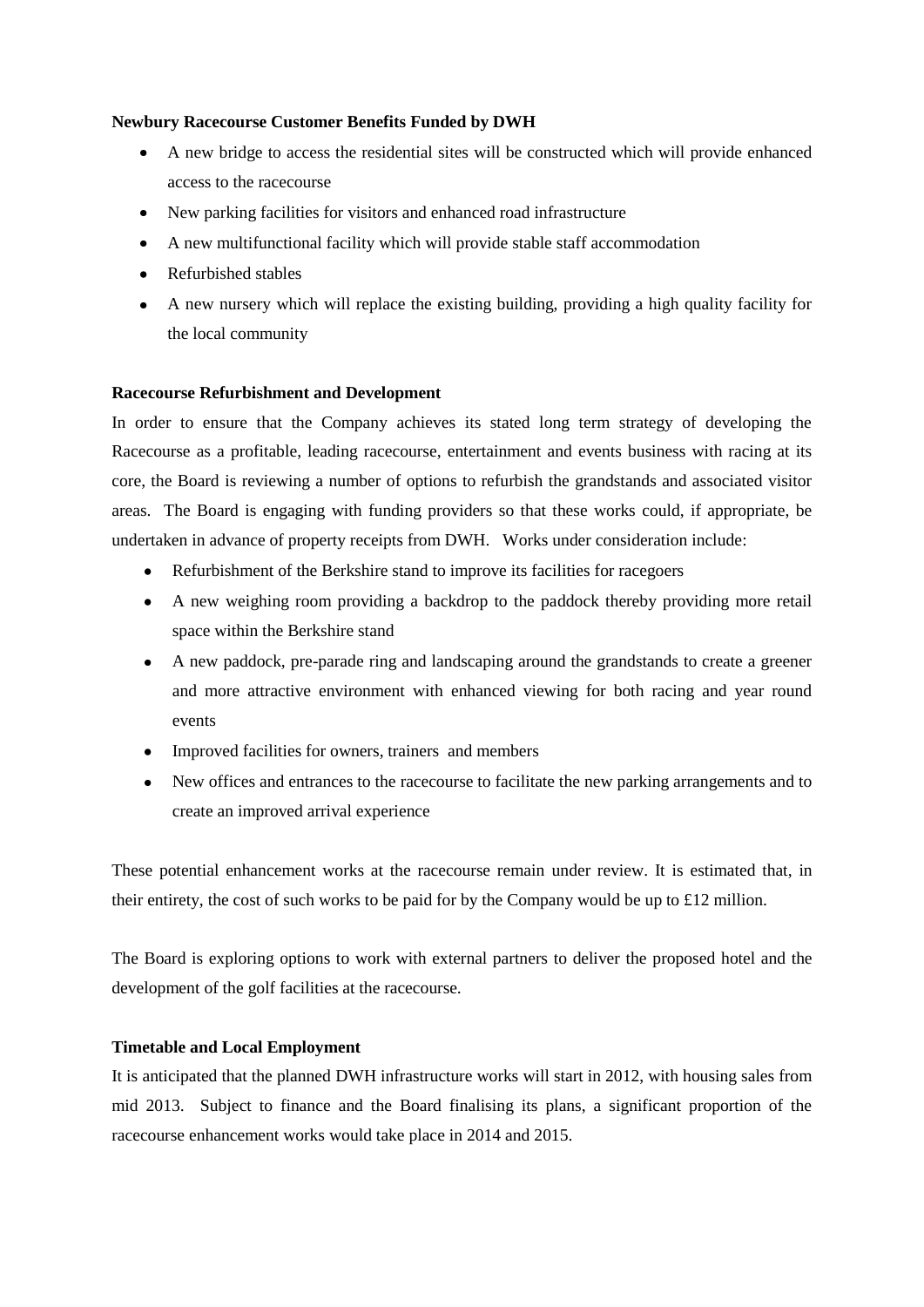The construction of the residential apartments on the Central Site and the proposed hotel will form a second phase from 2015 after the new bridge has been built. The redevelopment will create a range of local employment opportunities during the course of the construction period. To ensure control over the construction programme and the quality of the planned redevelopment, the project will be managed through a joint committee with members from DWH and the Company chaired by a Newbury Racecourse representative.

Additionally, to ensure all local stakeholders have the opportunity to contribute to the project and the new community, there will continue to be regular meetings of the Newbury Racecourse Public Liaison Group.

#### **Transaction Structure**

DWH is committed to pay Newbury Racecourse a minimum £42.6 million, backed by guarantee from parent company Barratt Developments plc, over the course of the 10 year development programme in respect of the Residential Development Sites at the racecourse. Initially, the Racecourse will receive a payment of £5.1 million on completion of the contract and DWH will meet the costs of the DWH infrastructure works over the coming years.

In respect of the Central and Western Sites, a full land title transfer to DWH will occur on the date of the completion of the contract. The transfer of full land title in respect of the Eastern Site to DWH is conditional on the exercise of a put option, that allows the Racecourse to require DWH to purchase the land at the Eastern Site at any stage after the sale of the Central and Western Sites.

The Company has the potential over the duration of the development to receive additional land payments in excess of the minimum and up to a threshold of £48.0 million. If and when the threshold has been achieved and paid to the Company then DWH's operating margin relating to the development of the Residential Development Sites will be allowed to rise to the higher level of the cap and collar mechanism set out in the Development Contract. After DWH has received its higher capped level of DWH operating margin for its development services, then the Company will be entitled to 50 per cent of the development profits generated by the development (with DWH receiving the remaining 50 per cent) determined in accordance with the Development Contract. Whilst it is anticipated that property sales will start in mid 2013, the majority of payments received by the Company will come during the latter stages of the project.

The Board expects to be required to make payments for corporation tax due in respect of chargeable gains relating to the sale of the land and also payments to Network Rail linked to the construction of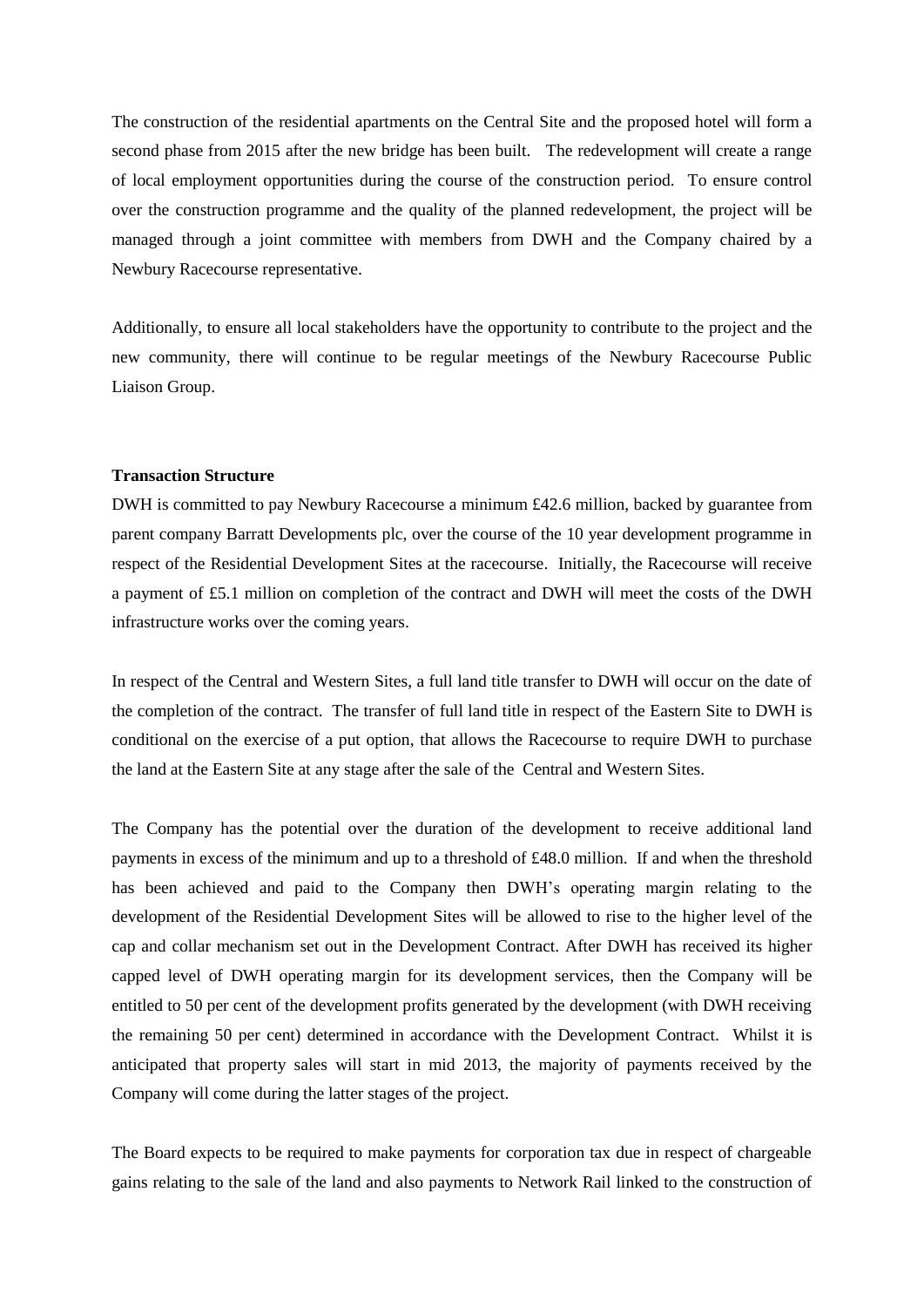the new bridge and the easement over the railway. It is estimated that these costs will total £15m over the life of the project.

## **Racecourse Refurbishment and Development**

As noted above, the potential expenditure on the Racecourse Refurbishment and Development remains under assessment and review by the Board to ensure acceptable returns for shareholders from any such investments that may be made in support of Company's strategy. It is estimated that the cost of all such works to be paid for by the Company would be up to  $\pounds 12$  million if implemented in their entirety.

#### **Dividend**

The Company remains focused on redeveloping the Racecourse and transforming it into a successful leisure, entertainment and events business with the racecourse as its core asset. It remains the Board's stated strategy to return capital to Shareholders in a tax efficient manner, either as dividends or as capital payments, as the development of the Residential Development Sites generates cash receipts for the Company in excess of its requirements.

It is unlikely that any significant dividend will be declared or any significant return of capital effected from profits arising from Newbury Racecourse's property-related activities in the early phases of the planned redevelopment.

The Board intends to recommence paying dividends (arising from profits attributable to the Company's non-property activities) as soon as appropriate and as the Company's trading activities improve.

### **Commenting on the Agreement Dominic Burke, Chairman of Newbury Racecourse, said:**

"We are delighted to have completed this Agreement with David Wilson Homes. It is a key stage in our long term strategy of releasing value from our land assets to develop the facilities and infrastructure of the racecourse.

It will ensure the success of the Racecourse as a profitable year round racing, entertainment and events business with racing at its core, whilst providing longer term returns for our shareholders, securing the future of racing at Newbury and the important role it plays in the UK racing industry and the local Berkshire community."